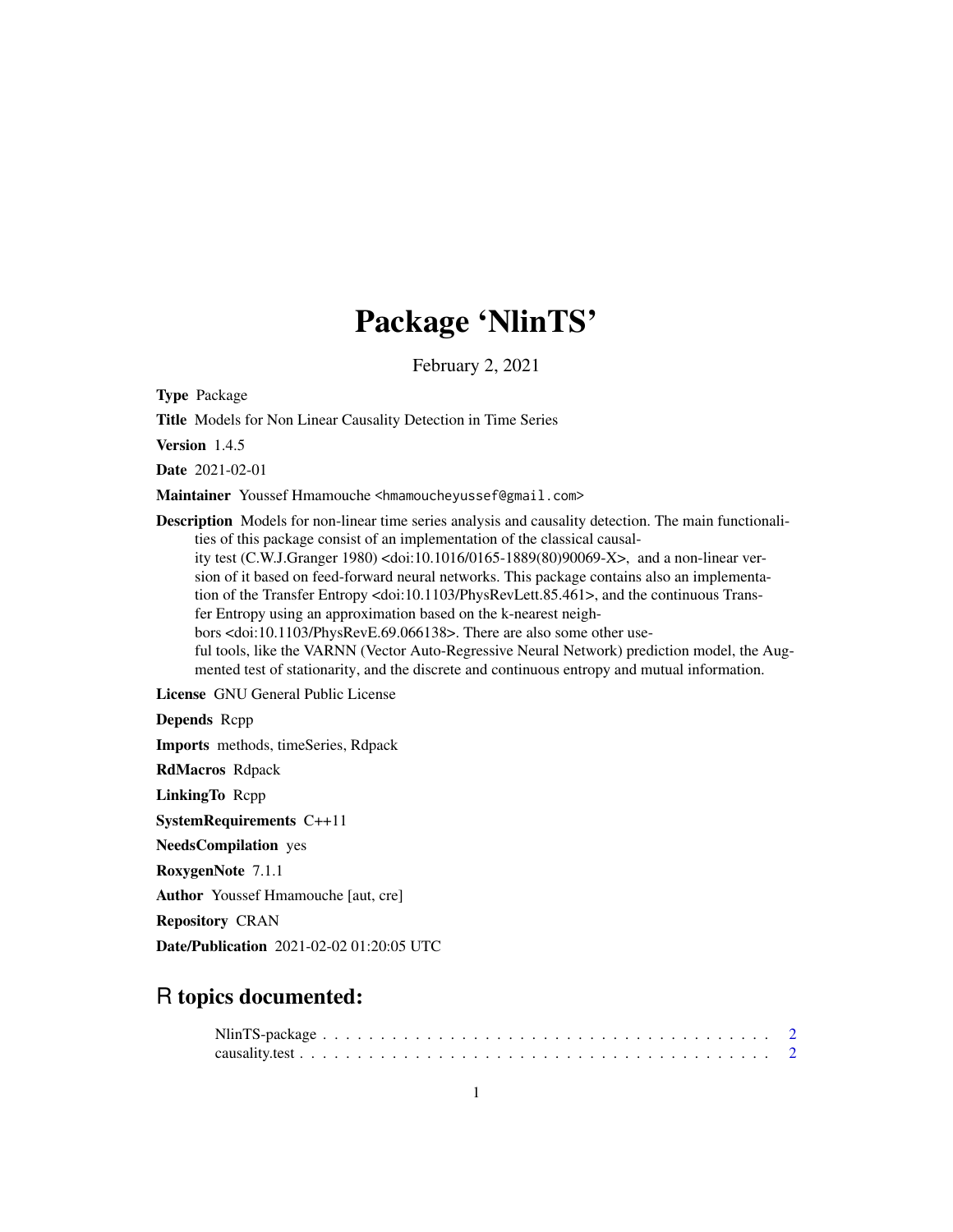# <span id="page-1-0"></span>2 causality.test

| Index |  |
|-------|--|
|       |  |
|       |  |
|       |  |
|       |  |
|       |  |
|       |  |
|       |  |
|       |  |
|       |  |
|       |  |

NlinTS-package *Models for non-linear causality detection in time series.*

# Description

Globally, this package focuses on non-linear time series analysis, especially on causality detection. To deal with non-linear dependencies between time series, we propose an extension of the Granger causality test using feed-forward neural networks. This package includes also an implementation of the Transfer Entropy, which can be also seen as a causality measure based on information theory. To do that, the package includes discrete and continuous Transfer entropy using the Kraskov approximation. The NlinTS package includes also some other useful tools, like the VARNN (Vector Auto-Regressive Neural Network) model, the Augmented Dickey-Fuller test of stationarity, and the discrete and continuous entropy and mutual information.

causality.test *The Granger causality test*

#### Description

The Granger causality test

#### Usage

```
causality.test(ts1, ts2, lag, diff = FALSE)
```
#### Arguments

| ts1  | Numerical dataframe containing one variable.                                         |
|------|--------------------------------------------------------------------------------------|
| ts2  | Numerical dataframe containing one variable.                                         |
| lag  | The lag parameter.                                                                   |
| diff | Logical argument for the option of making data stationary before making the<br>test. |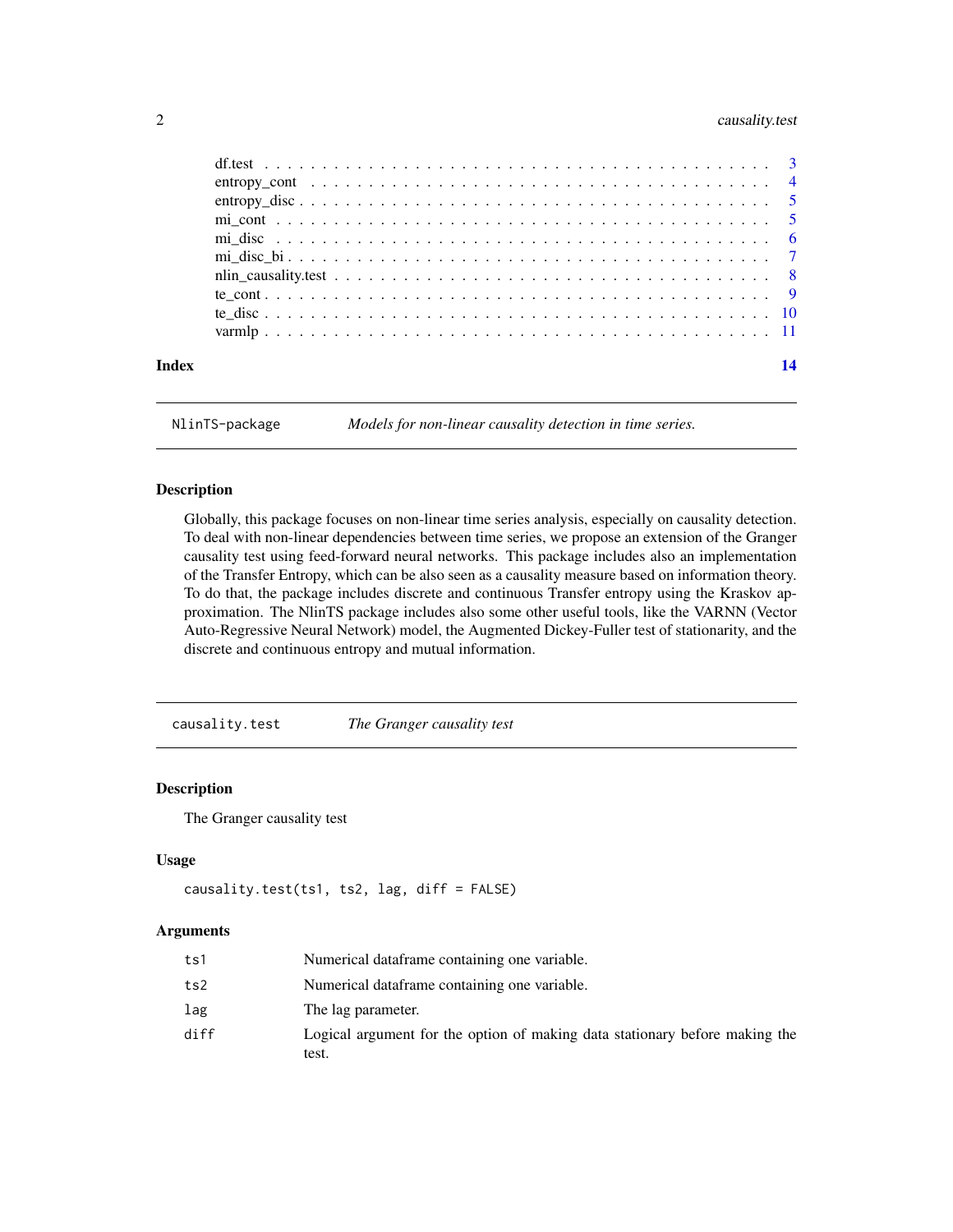#### <span id="page-2-0"></span>df.test 3

# Details

This is the classical Granger test of causality. The null hypothesis is that the second time series does not cause the first one

#### Value

gci: the Granger causality index.

Ftest: the statistic of the test.

pvalue: the p-value of the test.

summary (): shows the test results.

#### References

Granger CWJ (1980). "Testing for Causality." *Journal of Economic Dynamics and Control*, 2, 329–352. ISSN 0165-1889, doi: [10.1016/01651889\(80\)90069X.](https://doi.org/10.1016/0165-1889(80)90069-X)

#### Examples

```
library (timeSeries) # to extract time series
library (NlinTS)
data = LPP2005REC
model = causality.test (data[,1], data[,2], 2)
model$summary ()
```
df.test *Augmented Dickey\_Fuller test*

# Description

Augmented Dickey\_Fuller test

#### Usage

df.test(ts, lag)

#### Arguments

| ts  | Numerical dataframe. |
|-----|----------------------|
| lag | The lag parameter.   |

#### Details

Computes the stationarity test for a given univariate time series.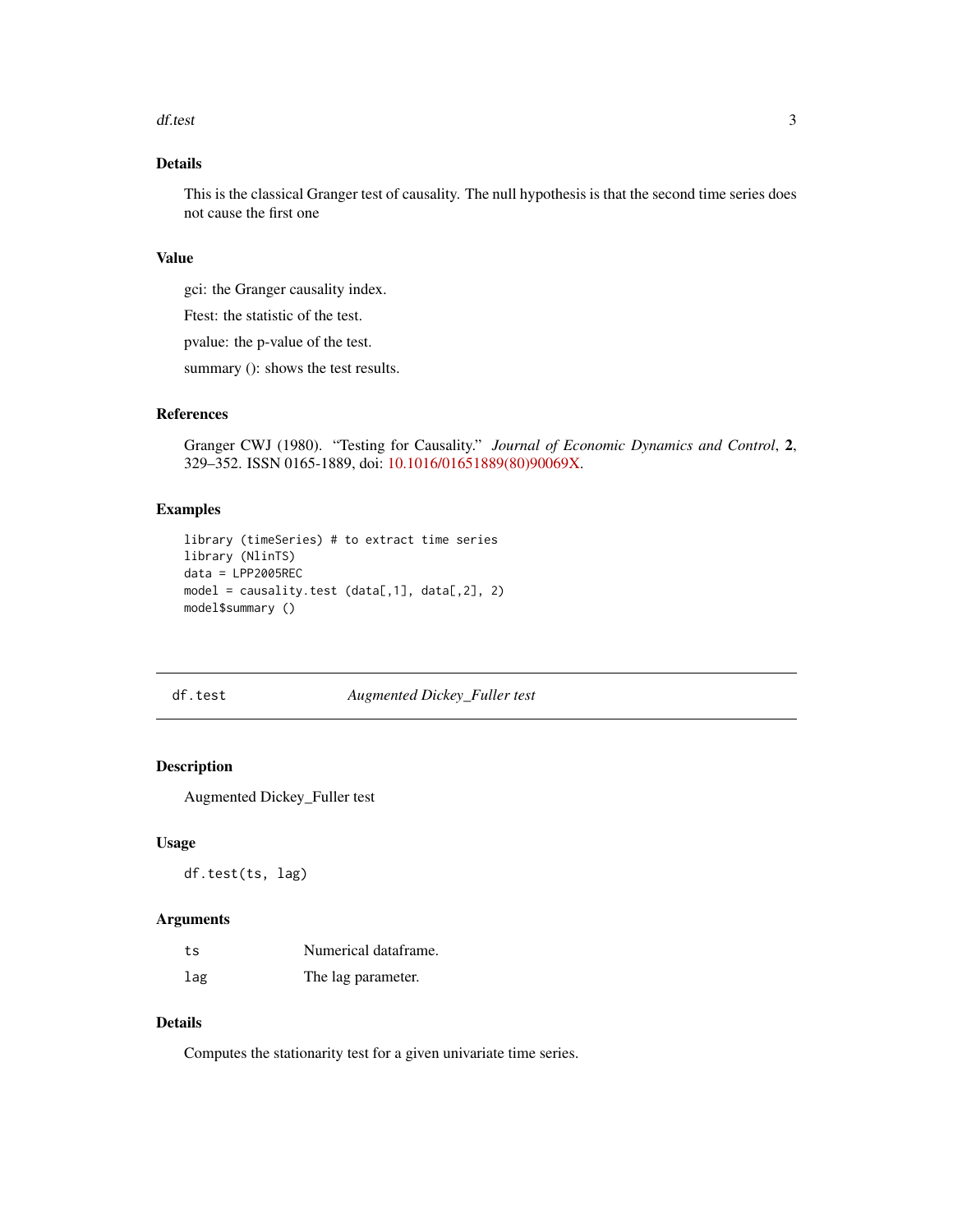#### <span id="page-3-0"></span>Value

df: returns the value of the test.

summary (): shows the test results.

# References

Elliott G, Rothenberg TJ, Stock JH (1992). "Efficient tests for an autoregressive unit root."

#### Examples

```
library (timeSeries)
library (NlinTS)
#load data
data = LPP2005REC
model = df.test (data[, 1], 1)model$summary ()
```
entropy\_cont *Continuous entropy*

#### Description

Continuous entropy

# Usage

entropy\_cont(V,  $k = 3$ ,  $log = "loge")$ 

#### Arguments

|     | Interger vector.                                                                                                                                                                     |
|-----|--------------------------------------------------------------------------------------------------------------------------------------------------------------------------------------|
| k.  | Integer argument, the number of neighbors.                                                                                                                                           |
| log | String argument in the set ( $\lceil \log 2 \rceil$ , $\lceil \log e \rceil$ , $\lceil \log 10 \rceil$ ), which indicates the log func-<br>tion to use. The loge is used by default. |

# Details

Computes the continuous entropy of a numerical vector using the Kozachenko approximation.

#### References

Kraskov A, Stogbauer H, Grassberger P (2004). "Estimating mutual information." *Phys. Rev. E*, 69, 066138. doi: [10.1103/PhysRevE.69.066138.](https://doi.org/10.1103/PhysRevE.69.066138)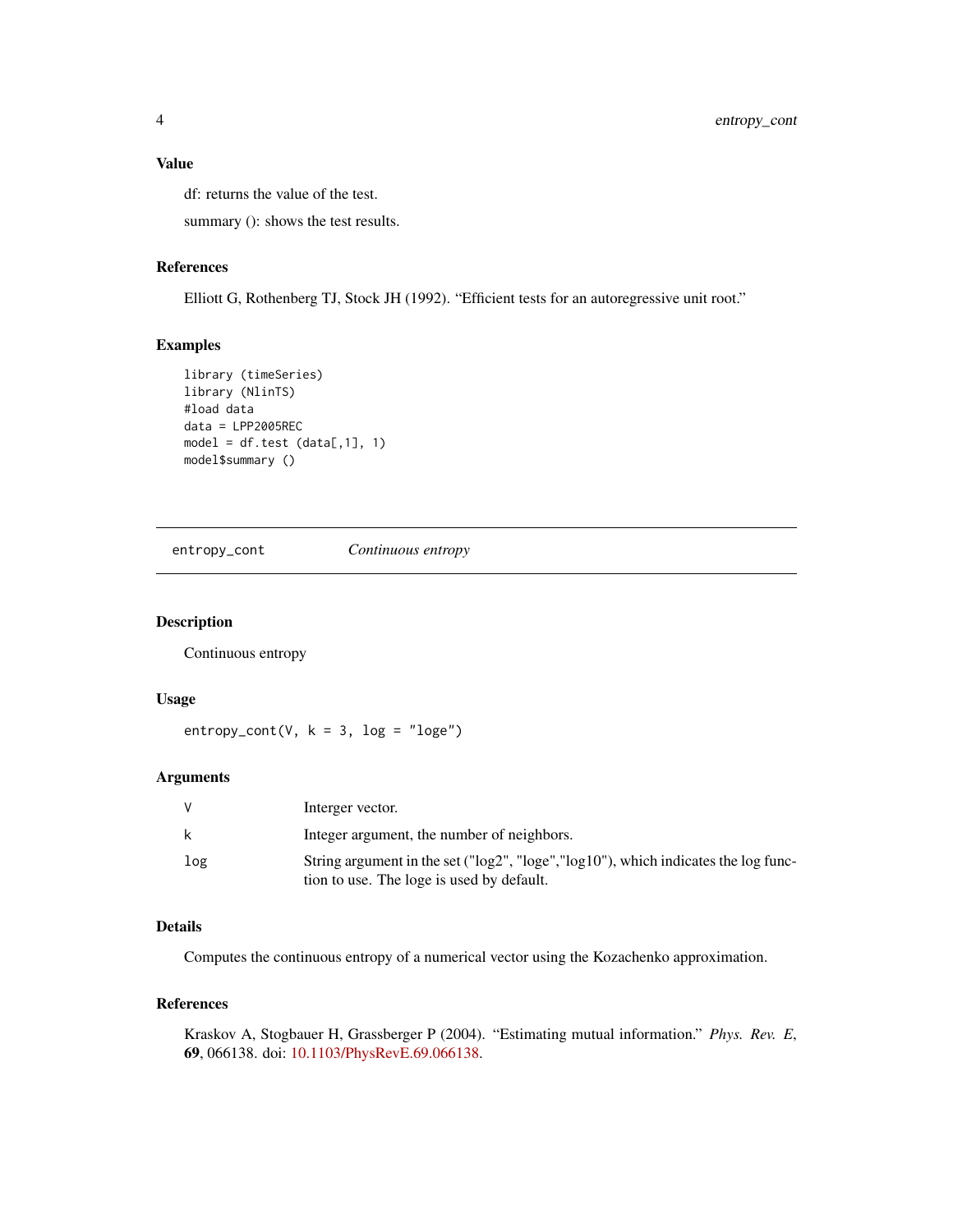# <span id="page-4-0"></span>entropy\_disc 5

# Examples

```
library (timeSeries)
library (NlinTS)
#load data
data = LPP2005REC
print (entropy_cont (data[,1], 3))
```
entropy\_disc *Discrete Entropy*

# Description

Discrete Entropy

#### Usage

 $entropy\_disc(V, log = "log2")$ 

# Arguments

|     | Integer vector.                                                                    |
|-----|------------------------------------------------------------------------------------|
| log | String argument in the set ("log2", "loge","log10"), which indicates the log func- |
|     | tion to use. The log2 is used by default.                                          |

# Details

Computes the Shanon entropy of an integer vector.

# Examples

```
library (NlinTS)
print (entropy_disc (c(3,2,4,4,3)))
```
# mi\_cont *Continuous Mutual Information*

# Description

Continuous Mutual Information

# Usage

```
mi\_cont(X, Y, k = 3, algo = "ksg1", normalize = FALSE)
```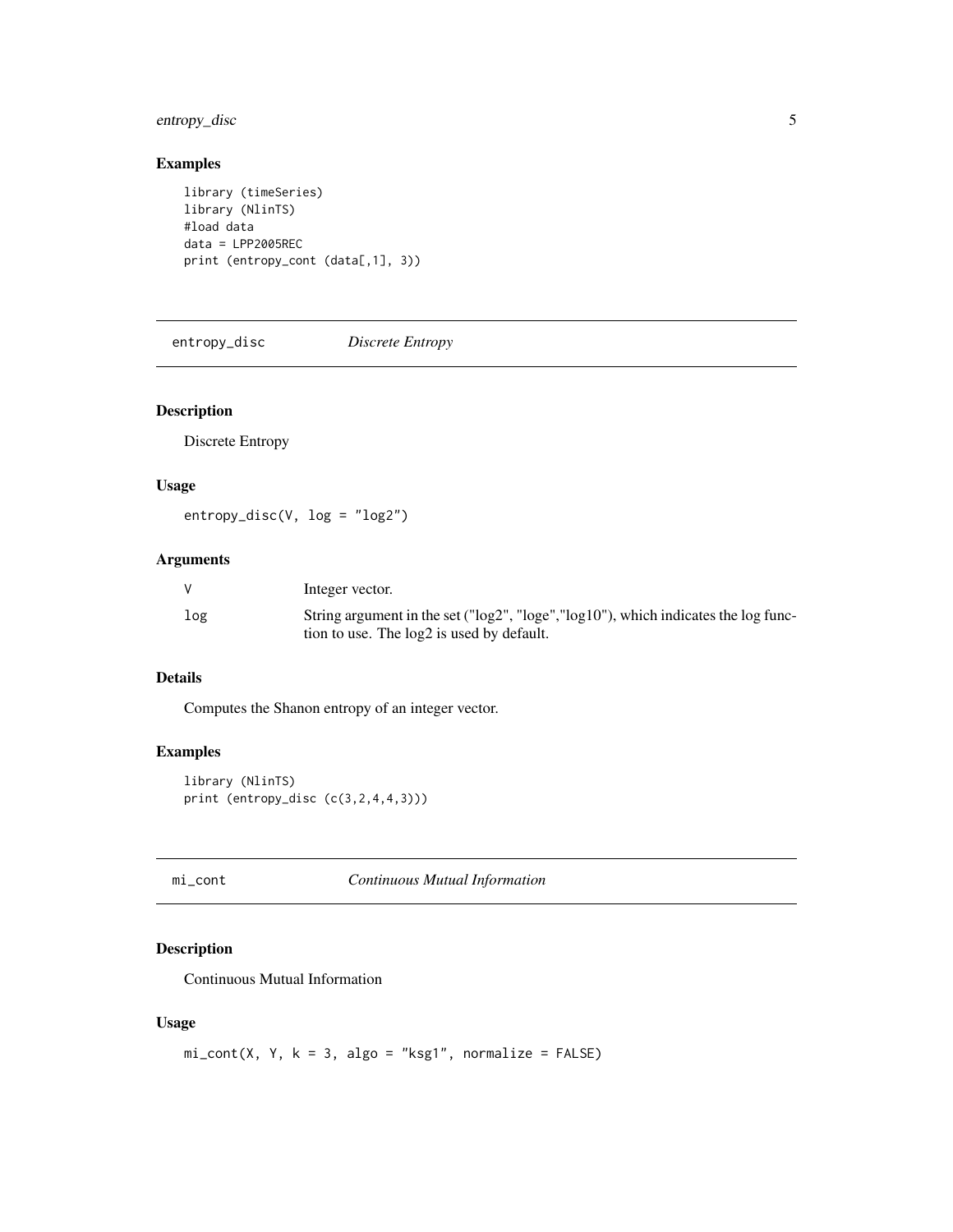#### <span id="page-5-0"></span>Arguments

| $\times$  | Integer vector, first time series.                                                                                                                                       |
|-----------|--------------------------------------------------------------------------------------------------------------------------------------------------------------------------|
| Y         | Integer vector, the second time series.                                                                                                                                  |
| k         | Integer argument, the number of neighbors.                                                                                                                               |
| algo      | String argument specifies the algorithm use ("ksg1", "ksg2"), as tow proposi-<br>tions of Kraskov estimation are provided. The first one ("ksg1") is used by<br>default. |
| normalize | Logical argument (FALSE by default) for the option of normalizing the mutual<br>information by dividing it by the joint entropy.                                         |

#### Details

Computes the Mutual Information between two vectors using the Kraskov estimator.

#### References

Kraskov A, Stogbauer H, Grassberger P (2004). "Estimating mutual information." *Phys. Rev. E*, 69, 066138. doi: [10.1103/PhysRevE.69.066138.](https://doi.org/10.1103/PhysRevE.69.066138)

# Examples

```
library (timeSeries)
library (NlinTS)
#load data
data = LPP2005REC
print (mi_cont (data[,1], data[,2], 3, 'ksg1'))
print (mi_cont (data[,1], data[,2], 3, 'ksg2'))
```
mi\_disc *Discrete multivariate Mutual Information*

#### Description

Discrete multivariate Mutual Information

# Usage

```
mi_disc(df, log = "log2", normalize = FALSE)
```
# Arguments

| df        | Datafame of type Integer.                                                                                                                                                            |
|-----------|--------------------------------------------------------------------------------------------------------------------------------------------------------------------------------------|
| log       | String argument in the set ( $\lceil \log 2 \rceil$ , $\lceil \log e \rceil$ , $\lceil \log 10 \rceil$ ), which indicates the log func-<br>tion to use. The log2 is used by default. |
| normalize | Logical argument (FALSE by default) for the option of normalizing the mutual<br>information by dividing it by the joint entropy.                                                     |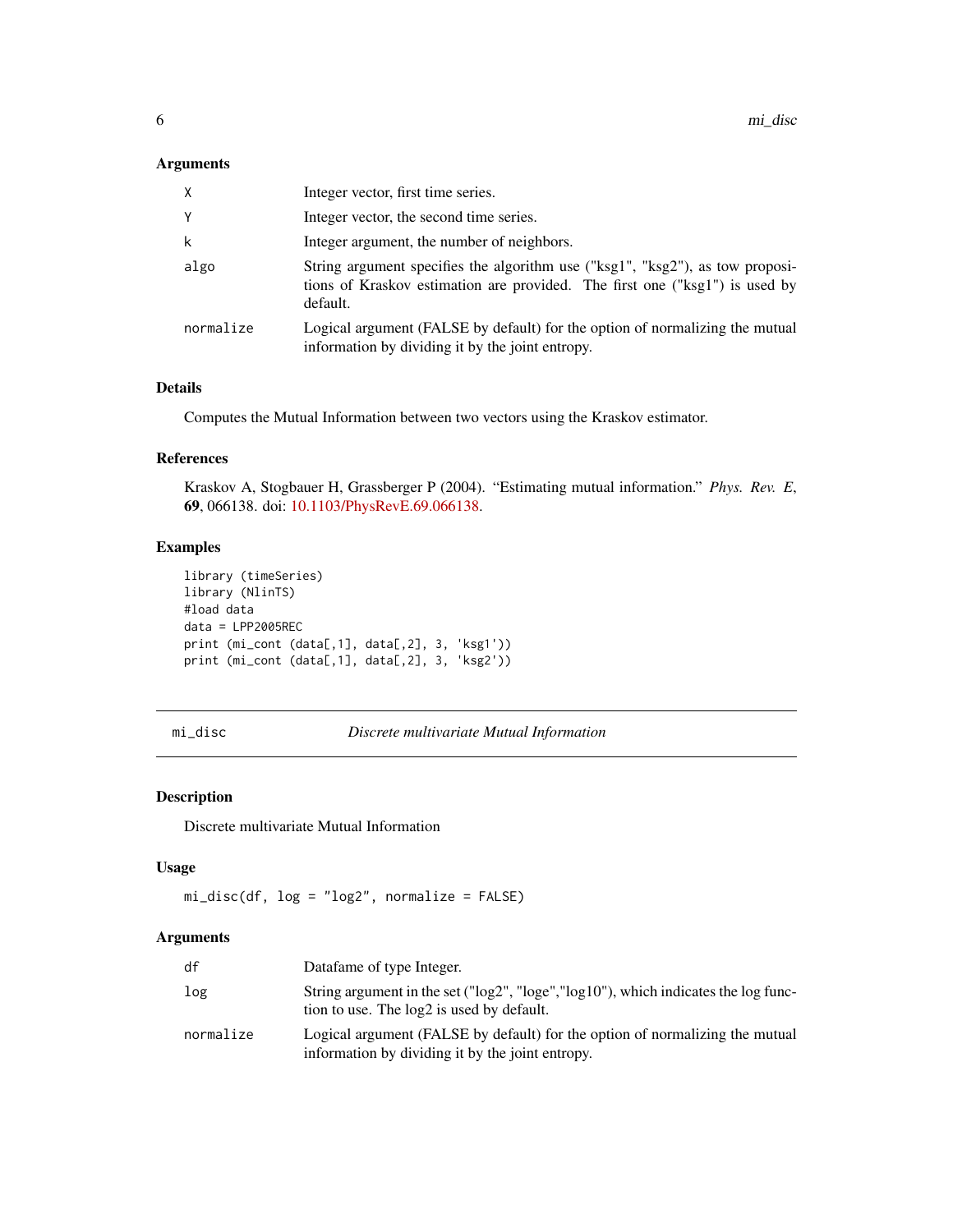<span id="page-6-0"></span>mi\_disc\_bi 7

# Details

Computes the Mutual Information between columns of a dataframe.

#### Examples

```
library (NlinTS)
df = data.frame (c(3,2,4,4,3), c(1,4,4,3,3))mi = mi\_disc (df)
print (mi)
```
#### mi\_disc\_bi *Discrete bivariate Mutual Information*

# Description

Discrete bivariate Mutual Information

#### Usage

 $mi\_disc\_bi(X, Y, log = "log2", normalize = FALSE)$ 

# Arguments

| X         | Integer vector.                                                                                                                                             |
|-----------|-------------------------------------------------------------------------------------------------------------------------------------------------------------|
| Y         | Integer vector.                                                                                                                                             |
| log       | String argument in the set ( $\lceil \log 2 \rceil$ , $\lceil \log 10 \rceil$ ), which indicates the log func-<br>tion to use. The log2 is used by default. |
| normalize | Logical argument (FALSE by default) for the option of normalizing the mutual<br>information by dividing it by the joint entropy.                            |

# Details

Computes the Mutual Information between two integer vectors.

# Examples

```
library (NlinTS)
mi = mi\_disc\_bi (c(3,2,4,4,3), c(1,4,4,3,3))print (mi)
```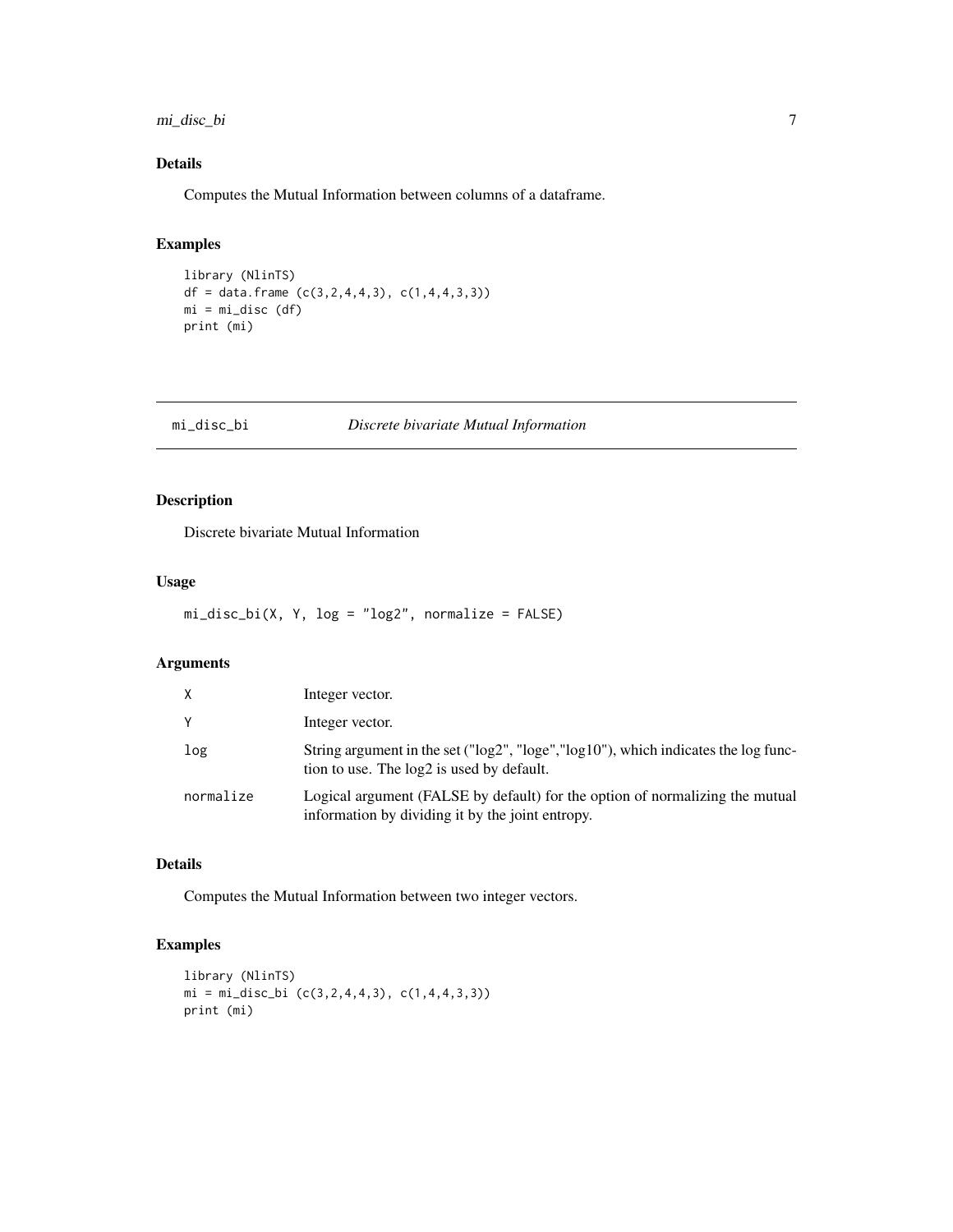# <span id="page-7-0"></span>Description

A non linear Granger causality test

# Usage

```
nlin_causality.test(
  ts1,
  ts2,
  lag,
 LayersUniv,
 LayersBiv,
  iters = 50,
  learningRate = 0.01,
 algo = \overline{''}sgd",
 batch_size = 10,
 bias = TRUE,seed = 0,
  activationsUniv = vector(),
  activationsBiv = vector()
)
```
# Arguments

| ts1          | Numerical series.                                                                                                                                                                                                                       |
|--------------|-----------------------------------------------------------------------------------------------------------------------------------------------------------------------------------------------------------------------------------------|
| ts2          | Numerical series.                                                                                                                                                                                                                       |
| lag          | The lag parameter                                                                                                                                                                                                                       |
| LayersUniv   | Integer vector that contains the size of hidden layers of the univariate model.<br>The length of this vector is the number of hidden layers, and the <i>i</i> -th element is<br>the number of neurons in the <i>i</i> -th hidden layer. |
| LayersBiv    | Integer vector that contains the size of hidden layers of the bivariate model. The<br>length of this vector is the number of hidden layers, and the i-th element is the<br>number of neurons in the i-th hidden layer.                  |
| iters        | The number of iterations.                                                                                                                                                                                                               |
| learningRate | The learning rate to use, O.1 by default, and if Adam algorithm is used, then it<br>is the initial learning rate.                                                                                                                       |
| algo         | String argument, for the optimisation algorithm to use, in choice ["sgd", "adam"].<br>By default "sgd" (stochastic gradient descent) is used. The algorithm 'adam' is<br>to adapt the learning rate while using "sgd".                  |
| batch_size   | Integer argument for the batch size used in the back-propagation algorithm.                                                                                                                                                             |
| bias         | Logical argument for the option of using the bias in the networks.                                                                                                                                                                      |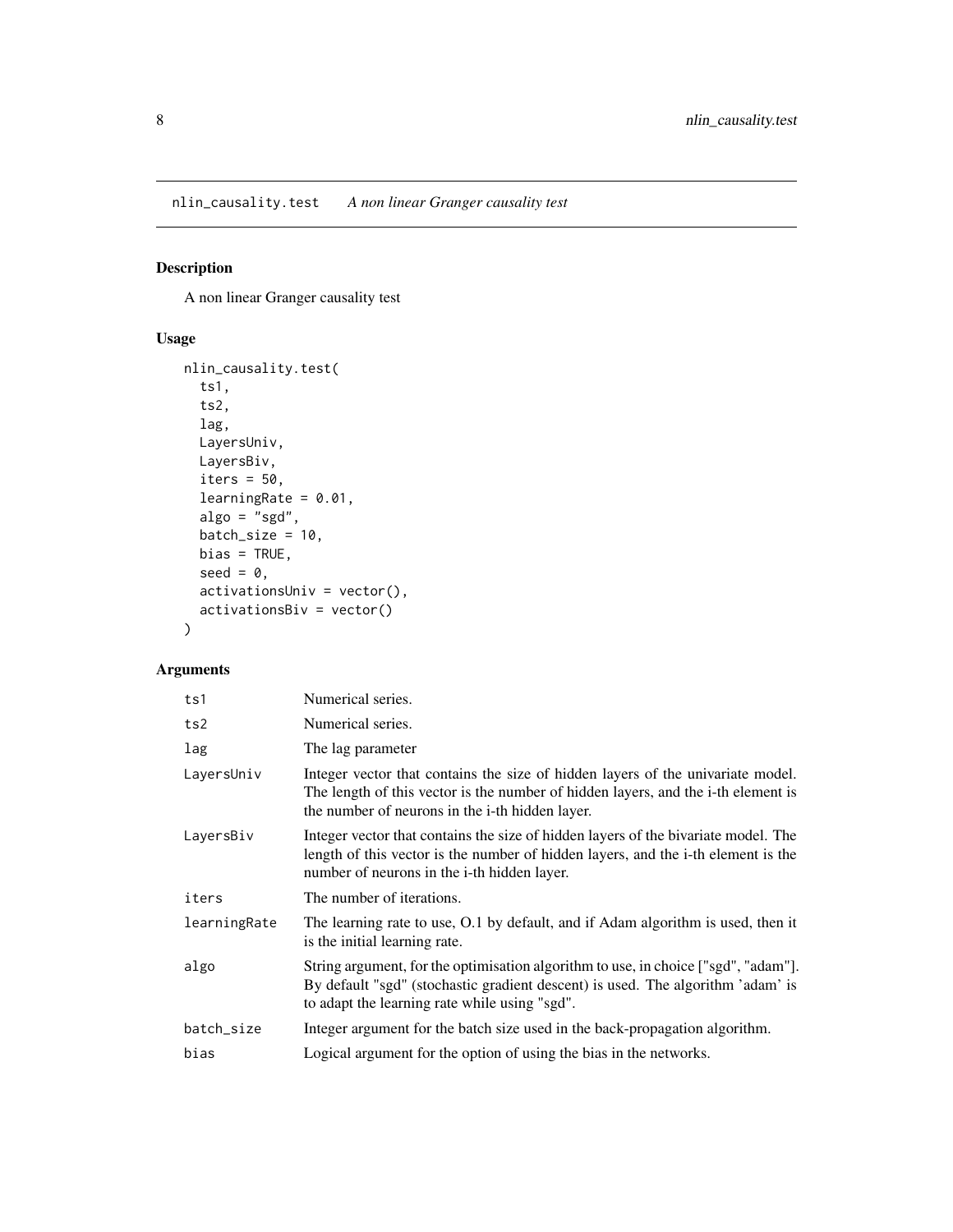#### <span id="page-8-0"></span>te\_cont 9

| seed            | Integer value for the random seed used in the random generation of the weights<br>of the network (a value $= 0$ will use the clock as random generator seed).                                                                                                                                                             |
|-----------------|---------------------------------------------------------------------------------------------------------------------------------------------------------------------------------------------------------------------------------------------------------------------------------------------------------------------------|
| activationsUniv |                                                                                                                                                                                                                                                                                                                           |
|                 | String vector for the activations functions to use (in choice ["sigmoid", "relu",<br>"tanh"]) for the univariate model. The length of this vector is the number of<br>hidden layers plus one (the output layer). By default, the relu activation function<br>is used in hidden layers, and the sigmoid in the last layer. |
| activationsBiv  | String vector for the activations functions to use (in choice ["sigmoid", "relu",<br>"tanh") for the bivariate model. The length of this vector is the number of<br>hidden layers plus one (the output layer). By default, the relu activation function<br>is used in hidden layers, and the sigmoid in the last layer.   |

# Details

A non-linear test of causality using artificial neural networks. Two MLP artificial neural networks are evaluated to perform the test, one using just the target time series (ts1), and the second using both time series. The null hypothesis of this test is that the second time series does not cause the first one.

# Value

gci: the Granger causality index.

Ftest: the statistic of the test.

pvalue: the p-value of the test.

summary (): shows the test results.

# Examples

```
library (timeSeries) # to extract time series
library (NlinTS)
data = LPP2005REC
model = nlin_causality.test (data[,1], data[,2], 2, c(2), c(4), 50, 0.01, "sgd", 30, TRUE, 5)
model$summary ()
```
te\_cont *Continuous Transfer Entropy*

# Description

Continuous Transfer Entropy

#### Usage

 $te_{cont}(X, Y, p = 1, q = 1, k = 3, normalize = FALSE)$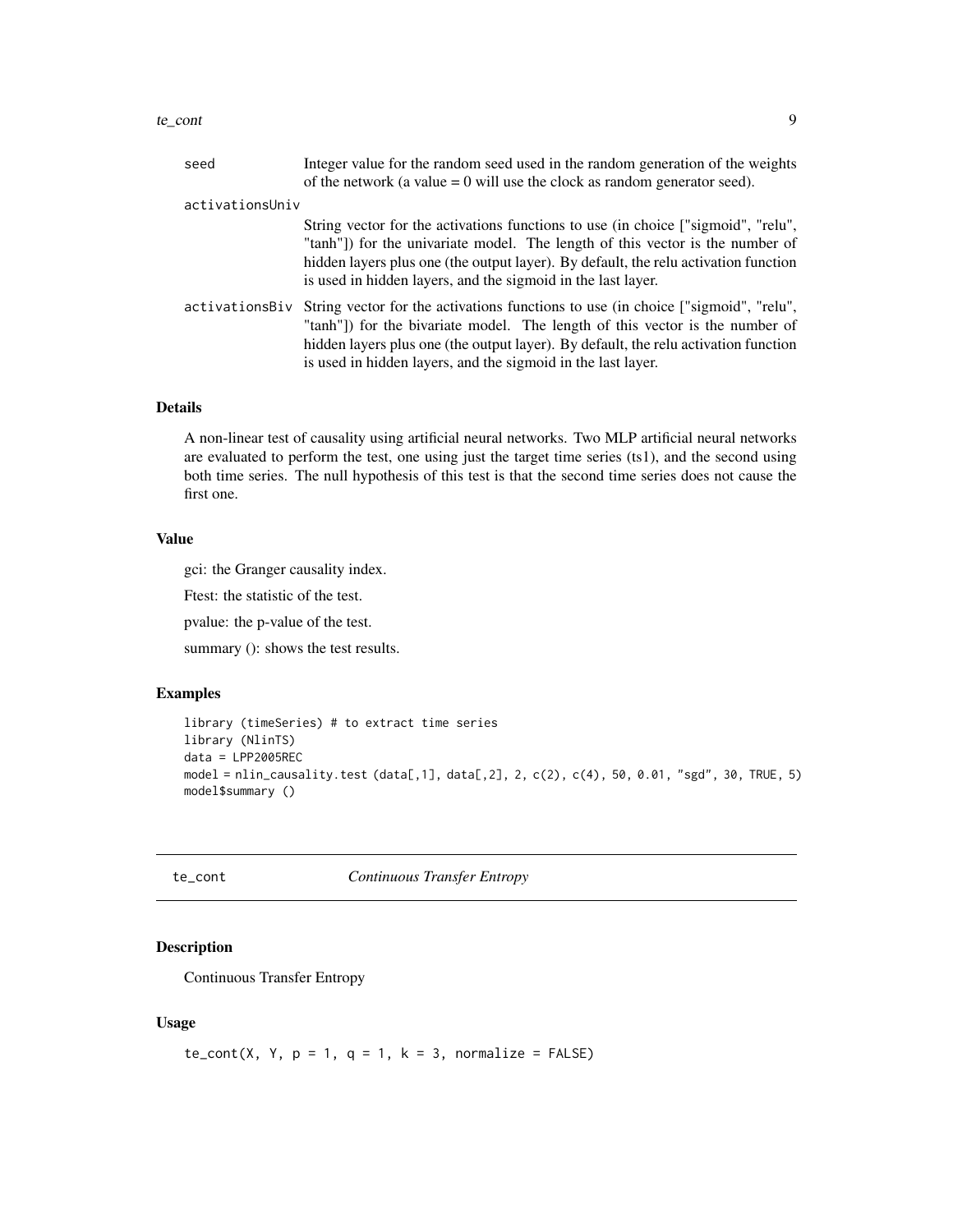#### <span id="page-9-0"></span>Arguments

| X         | Integer vector, first time series.                                                                                                                                                                                                                                                                                                                                                                                      |
|-----------|-------------------------------------------------------------------------------------------------------------------------------------------------------------------------------------------------------------------------------------------------------------------------------------------------------------------------------------------------------------------------------------------------------------------------|
| Υ         | Integer vector, the second time series.                                                                                                                                                                                                                                                                                                                                                                                 |
| p         | Integer, the lag parameter to use for the first vector, $(p = 1$ by default).                                                                                                                                                                                                                                                                                                                                           |
| q         | Integer the lag parameter to use for the first vector, $(q = 1)$ by default).                                                                                                                                                                                                                                                                                                                                           |
| k         | Integer argument, the number of neighbors.                                                                                                                                                                                                                                                                                                                                                                              |
| normalize | Logical argument for the option of normalizing value of TE (transfer entropy)<br>(FALSE by default). This normalization is different from the discrete case, be-<br>cause, here the term H $(X(t)   X(t-1), , X(t-p))$ may be negative. Consequently,<br>we use another technique, we divide TE by H0 - H $(X(t)   X(t-1), , X(t-p))$ ,<br>$Yt-1$ , , $Y(t-q)$ , where H0 is the max entropy (of uniform distribution). |

# Details

Computes the continuous Transfer Entropy from the second time series to the first one using the Kraskov estimation

### References

Kraskov A, Stogbauer H, Grassberger P (2004). "Estimating mutual information." *Phys. Rev. E*, 69, 066138. doi: [10.1103/PhysRevE.69.066138.](https://doi.org/10.1103/PhysRevE.69.066138)

# Examples

```
library (timeSeries)
library (NlinTS)
#load data
data = LPP2005REC
te = te_cont (data[,1], data[,2], 1, 1, 3)
print (te)
```
te\_disc *Discrete Transfer Entropy*

# Description

Discrete Transfer Entropy

#### Usage

```
te\_disc(X, Y, p = 1, q = 1, log = "log2", normalize = FALSE)
```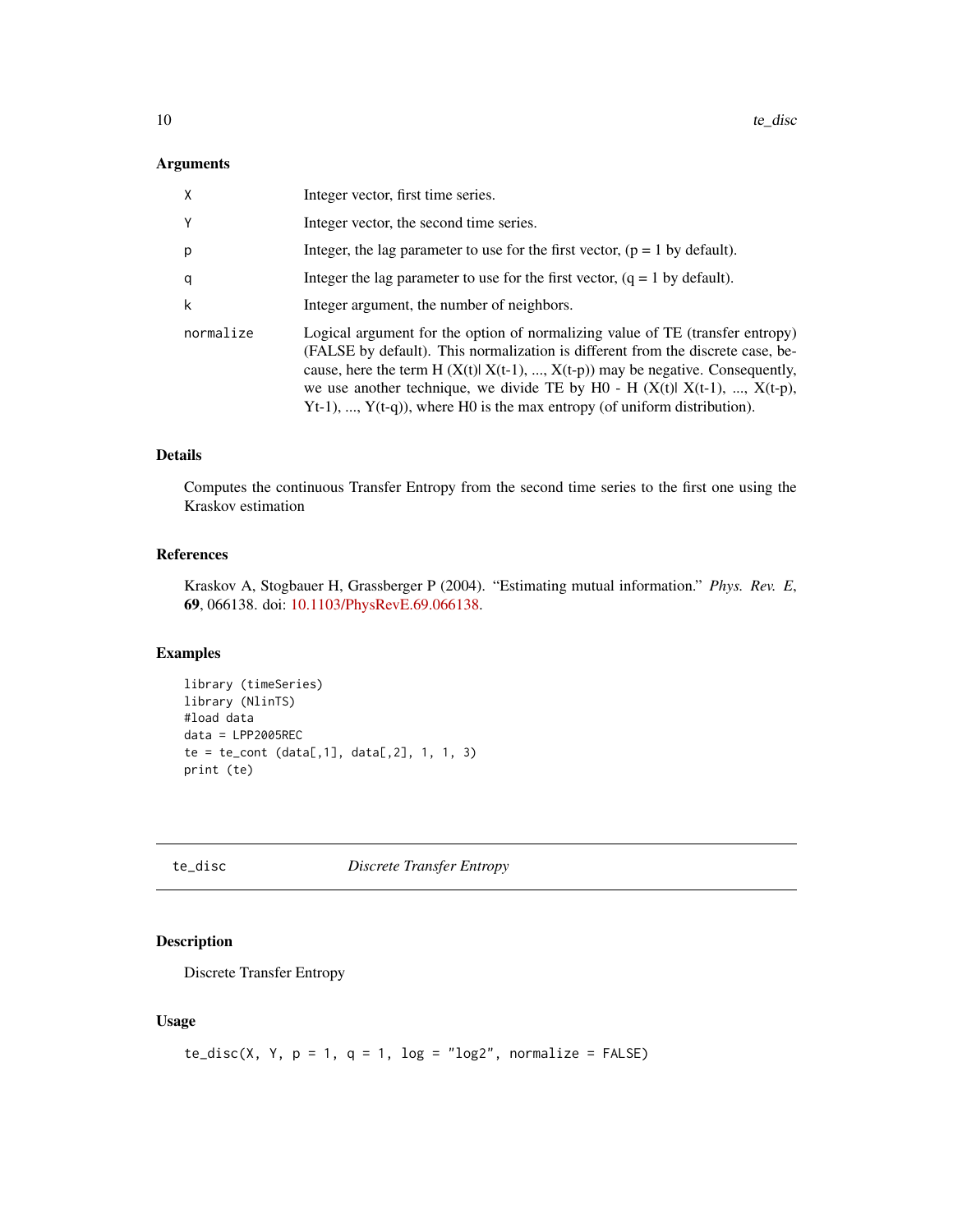#### <span id="page-10-0"></span>varmlp that the contract of the contract of the contract of the contract of the contract of the contract of the contract of the contract of the contract of the contract of the contract of the contract of the contract of th

#### Arguments

| X         | Integer vector, first time series.                                                                                                                                                                                        |
|-----------|---------------------------------------------------------------------------------------------------------------------------------------------------------------------------------------------------------------------------|
| Y         | Integer vector, the second time series.                                                                                                                                                                                   |
| p         | Integer, the lag parameter to use for the first vector ( $p = 1$ by default).                                                                                                                                             |
| q         | Integer, the lag parameter to use for the first vector $(q = 1)$ by default).                                                                                                                                             |
| log       | String argument in the set ( $\lceil \log 2 \rceil$ , $\lceil \log 10 \rceil$ ), which indicates the log func-<br>tion to use. The log2 is used by default.                                                               |
| normalize | Logical argument for the option of normalizing the value of TE (transfer en-<br>tropy) (FALSE by default). This normalization is done by deviding TE by H<br>$(X(t)   X(t-1), , X(t-p))$ , where H is the Shanon entropy. |

### Details

Computes the Transfer Entropy from the second time series to the first one.

#### References

Schreiber T (2000). "Measuring Information Transfer." *Physical Review Letters*, 85(2), 461-464. doi: [10.1103/PhysRevLett.85.461.](https://doi.org/10.1103/PhysRevLett.85.461)

#### Examples

```
library (NlinTS)
te = te\_disc (c(3,2,4,4,3), c(1,4,4,3,3), 1, 1)
print (te)
```

| varmlp | Artificial Neural Network VAR (Vector Auto-Regressive) model using  |
|--------|---------------------------------------------------------------------|
|        | a MultiLayer Perceptron, with the sigmoid activation function. The  |
|        | optimization algorithm is based on the stochastic gradient descent. |
|        |                                                                     |

# Description

Artificial Neural Network VAR (Vector Auto-Regressive) model using a MultiLayer Perceptron, with the sigmoid activation function. The optimization algorithm is based on the stochastic gradient descent.

#### Usage

```
varmlp(
  df,
  lag,
  sizeOfHLayers,
  iters = 50,
  learningRate = 0.01,algo = "sgd",
```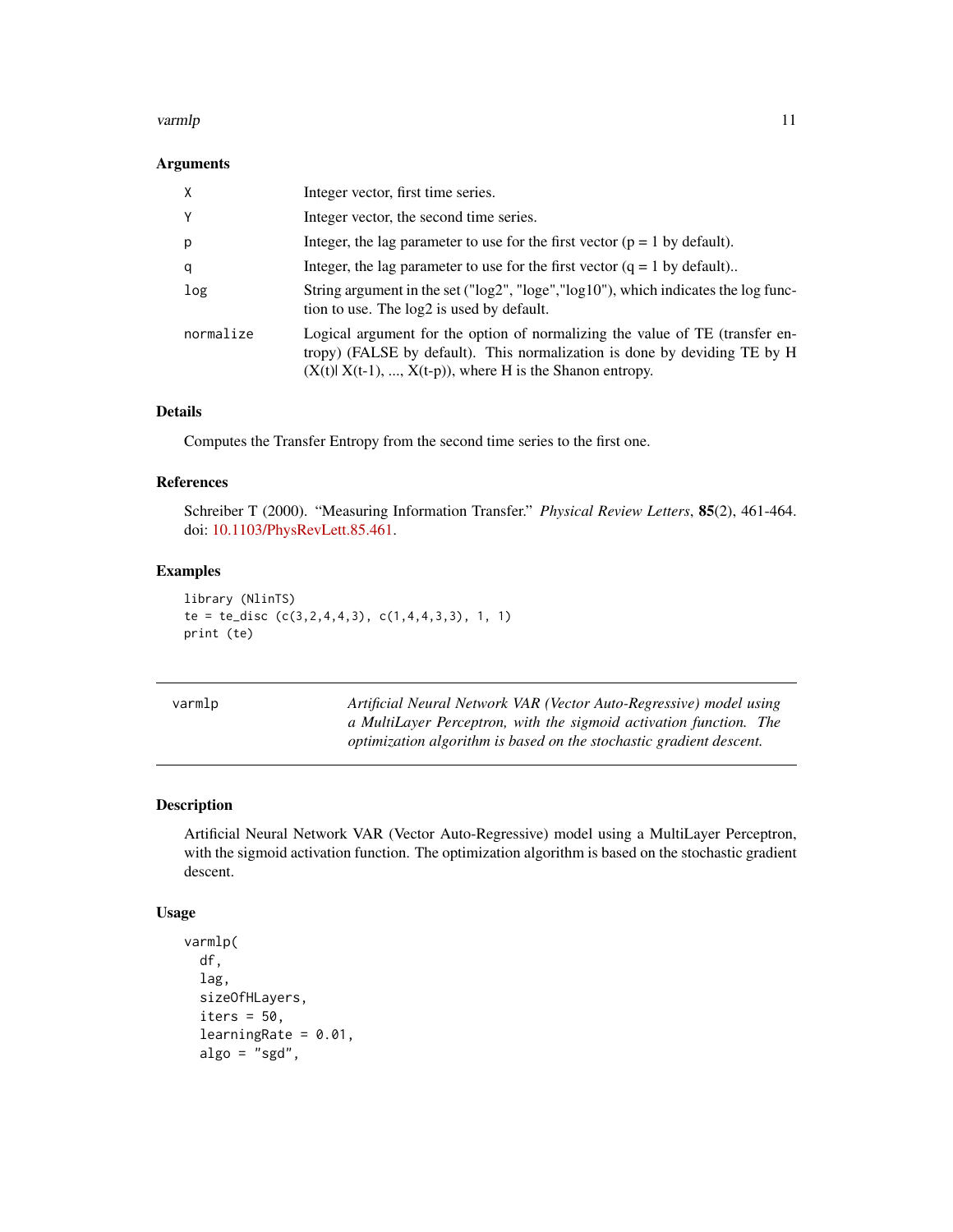12 varmlp

```
batch_size = 10,
 bias = TRUE,seed = 5.
 activations = vector()
)
```
# Arguments

| df            | A numerical dataframe                                                                                                                                                                                                                                                                            |
|---------------|--------------------------------------------------------------------------------------------------------------------------------------------------------------------------------------------------------------------------------------------------------------------------------------------------|
| lag           | The lag parameter.                                                                                                                                                                                                                                                                               |
| sizeOfHLayers | Integer vector that contains the size of hidden layers, where the length of this<br>vector is the number of hidden layers, and the i-th element is the number of<br>neurons in the i-th hidden layer.                                                                                            |
| iters         | The number of iterations.                                                                                                                                                                                                                                                                        |
| learningRate  | The learning rate to use, O.1 by default, and if Adam algorithm is used, then it<br>is the initial learning rate.                                                                                                                                                                                |
| algo          | String argument, for the optimisation algorithm to use, in choice ["sgd", "adam"].<br>By default "sgd" (stochastic gradient descent) is used. The algorithm 'adam' is<br>to adapt the learning rate while using "sgd".                                                                           |
| batch_size    | Integer argument for the batch size used in the back-propagation algorithm.                                                                                                                                                                                                                      |
| bias          | Logical, true if the bias have to be used in the network.                                                                                                                                                                                                                                        |
| seed          | Integer value for the seed used in the random generation of the weights of the<br>network (a value $= 0$ will use the clock as random generator seed).                                                                                                                                           |
| activations   | String vector for the activations functions to use (in choice ["sigmoid", "relu",<br>"tanh"]). The length of this vector is the number of hidden layers plus one (the<br>output layer). By default, the relu activation function is used in hidden layers,<br>and the sigmoid in the last layer. |

#### Details

This function builds the model, and returns an object that can be used to make forecasts and can be updated from new data.

# Value

fit (df, iterations, batch\_size): fit/update the weights of the model from the dataframe.

forecast (df): makes forecasts of an given dataframe. The forecasts include the forecasted row based on each previous "lag" rows, where the last one is the next forecasted row of df.

save (filename): save the model in a text file.

load (filename): load the model from a text file.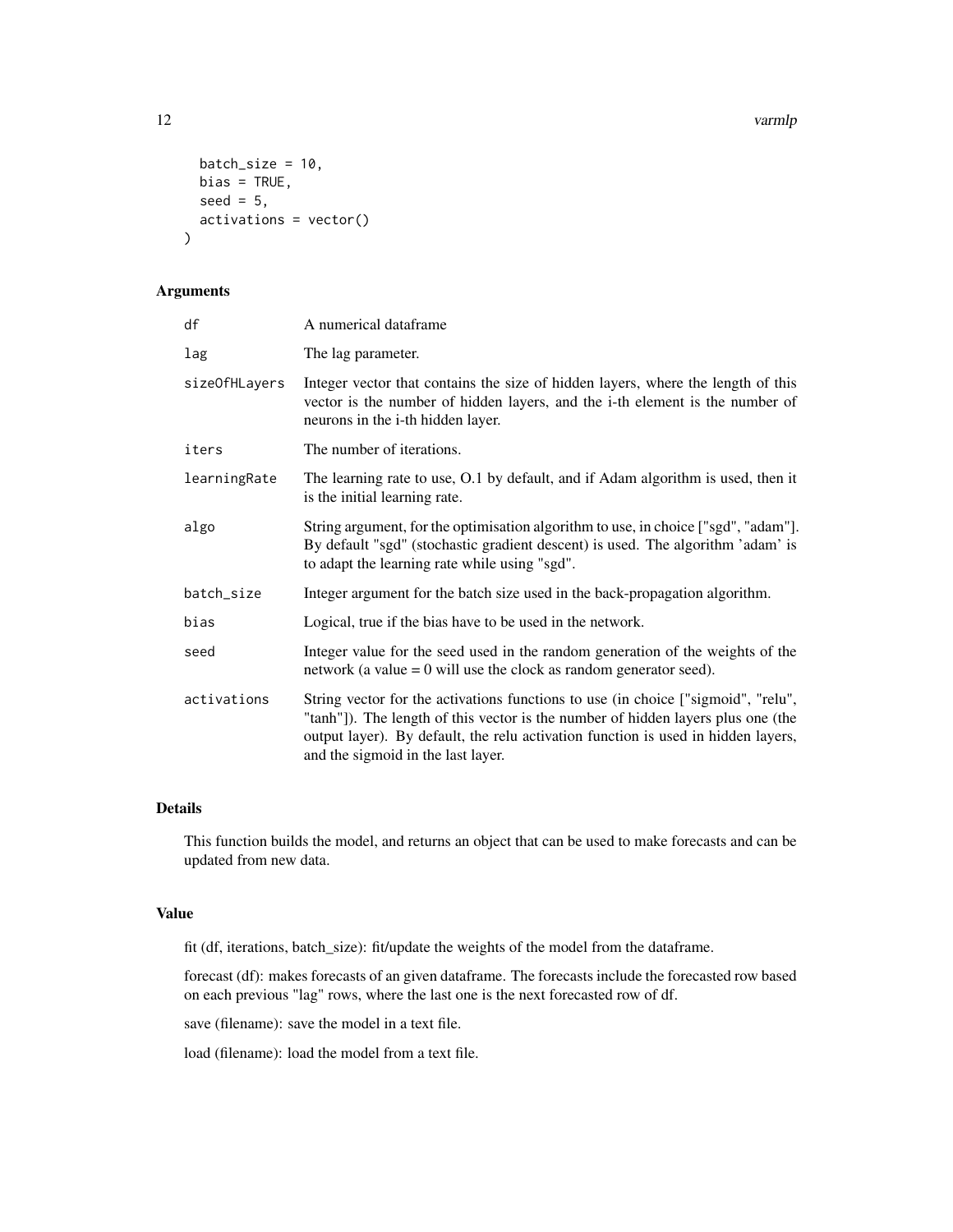#### varmlp that the contract of the contract of the contract of the contract of the contract of the contract of the contract of the contract of the contract of the contract of the contract of the contract of the contract of th

# Examples

```
library (timeSeries) # to extract time series
library (NlinTS)
#load data
data = LPP2005REC
# Predict the last row of the data
train_data = data[1:(nrow (data) - 1), ]
model = varmlp (train_data, 1, c(10), 50, 0.01, "sgd", 30, TRUE, 0);
predictions = model$forecast (train_data)
print (predictions[nrow (predictions),])
```